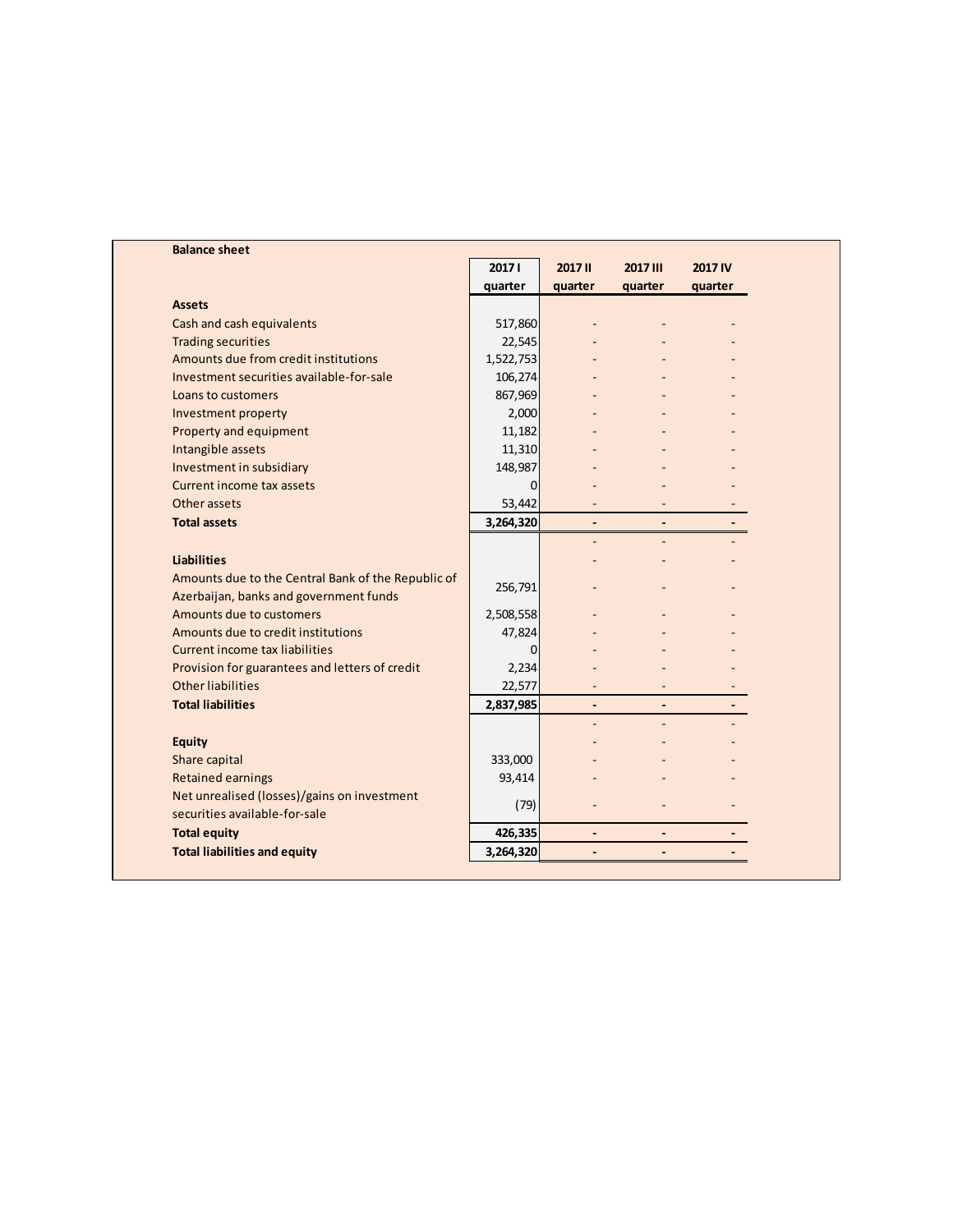|                                             | 20171<br>quarter | <b>2017 II</b><br>quarter | 2017 III<br>quarter      | <b>2017 IV</b><br>quarter | Year      |
|---------------------------------------------|------------------|---------------------------|--------------------------|---------------------------|-----------|
| Interest income                             | 42,743           |                           |                          |                           | 42,743    |
| Interest expense                            | $-12,579$        |                           |                          |                           | $-12,579$ |
| <b>Net interest income</b>                  | 30,165           | $\blacksquare$            | $\overline{a}$           | $\overline{\phantom{a}}$  | 30,165    |
| <b>Provisions</b>                           | $-13,327$        | $\overline{\phantom{a}}$  |                          | $\overline{\phantom{0}}$  | $-13,327$ |
| Net interest income after provision for     |                  |                           |                          |                           |           |
| impairment of interest bearing assets       | 16,837           |                           |                          |                           | 16,837    |
|                                             |                  |                           |                          |                           | $\Omega$  |
| Net fee and commission income               | 3,839            |                           |                          |                           | 3,839     |
| Net gains from securities                   | $\mathbf{1}$     |                           |                          |                           | 1         |
| Net gains/(losses) from foreign currencies: | 14,886           |                           |                          |                           | 14,886    |
| Other income                                | 6                | $\overline{\phantom{a}}$  |                          | $\overline{\phantom{0}}$  | 6         |
| <b>Non-interest income</b>                  | 18,732           | $\overline{\phantom{0}}$  | $\overline{\phantom{0}}$ | $\overline{\phantom{0}}$  | 18,732    |
|                                             |                  |                           |                          |                           | $\Omega$  |
| Personnel expenses                          | $-5,068$         |                           |                          |                           | $-5,068$  |
| General and administrative expenses         | $-5,353$         |                           |                          |                           | $-5,353$  |
| Depreciation and amortisation               | $-1,151$         |                           |                          |                           | $-1,151$  |
| <b>Non-interest expenses</b>                | $-11,572$        | $\overline{\phantom{0}}$  | $\overline{\phantom{0}}$ | ۰.                        | $-11,572$ |
|                                             |                  |                           |                          |                           |           |
| (Loss)/profit before income tax expense     | 23,998           |                           |                          | $\overline{\phantom{a}}$  | 23,998    |
| Income tax expense                          | $-52$            |                           |                          | $\overline{\phantom{a}}$  | $-52$     |
| Net (loss)/profit for the year              | 23,946           |                           |                          | $\overline{\phantom{0}}$  | 23,946    |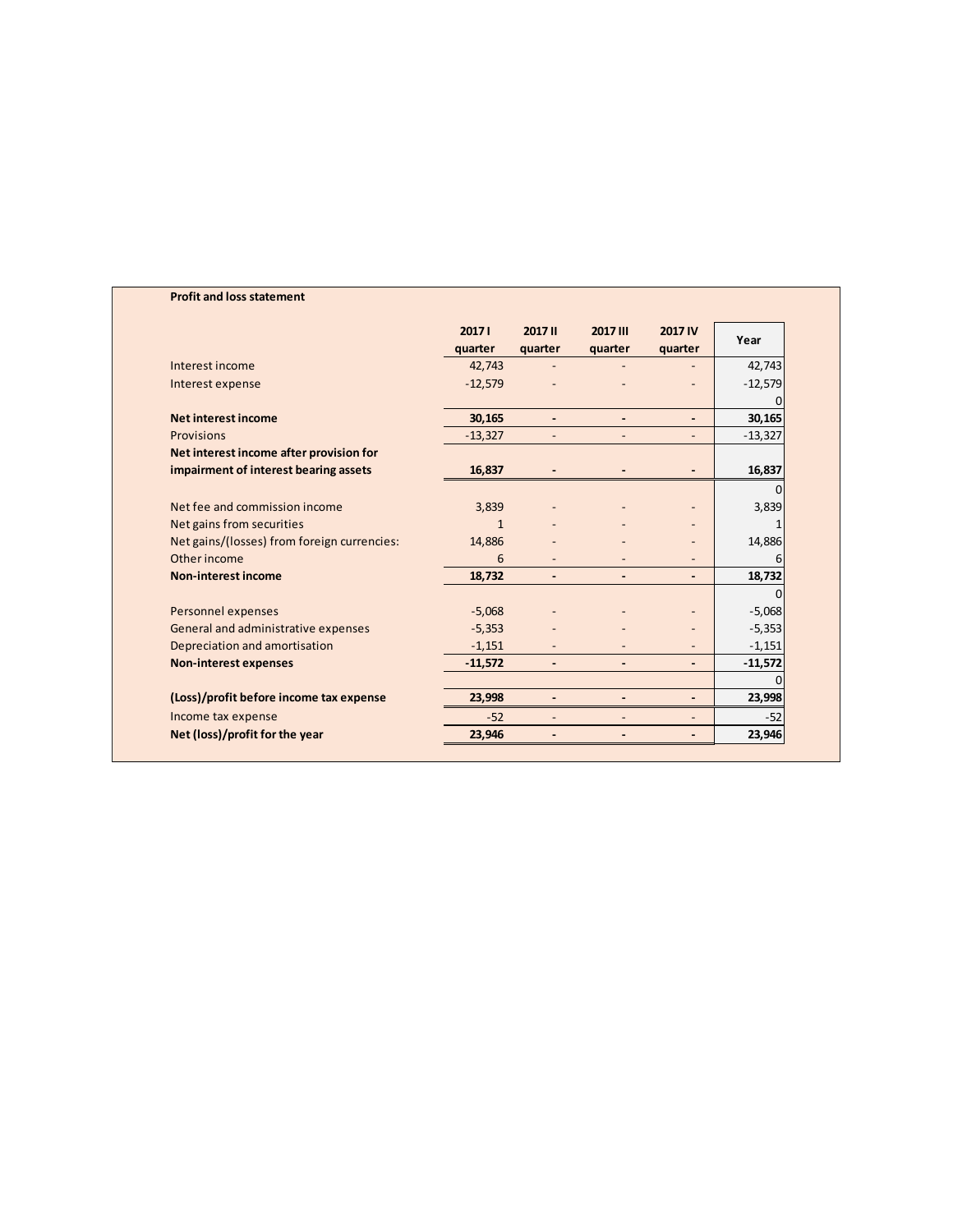|                                                                  | 20171          | 2017 II                  | 2017 III                 | <b>2017 IV</b> | Year           |
|------------------------------------------------------------------|----------------|--------------------------|--------------------------|----------------|----------------|
|                                                                  | quarter        | quarter                  | quarter                  | quarter        |                |
| <b>Cash flows from operating activities</b>                      |                |                          |                          |                |                |
| Interest received                                                | 29,980         |                          |                          |                | 29,980         |
| Interest paid                                                    | $-8,839$       |                          |                          |                | $-8,839$       |
| Net fees received                                                | 3,839          |                          |                          |                | 3,839          |
| Realised gains less losses from dealing in foreign currencies    | 14,886         |                          |                          |                | 14,886         |
| Personnel expenses paid                                          | $-5,068$       |                          |                          |                | $-5,068$       |
| General and administrative expenses paid                         | $-5,353$       |                          |                          |                | $-5,353$       |
| Other operating received/(paid)                                  | $\overline{7}$ |                          |                          |                | $\overline{7}$ |
| Cash flows from operating activities before changes in operating |                |                          |                          |                |                |
| assets and liabilities                                           | 29,452         |                          |                          |                | 29,452         |
| Net (increase)/decrease in operating assets                      |                |                          |                          |                |                |
| <b>Trading securities</b>                                        | 6              |                          |                          |                | 6              |
| Amounts due from credit institutions                             | $-411,959$     |                          |                          |                | $-411,959$     |
| Loans to customers                                               | $-11,096$      |                          |                          |                | $-11,096$      |
| Other assets                                                     | $-36,642$      |                          |                          |                | $-36,642$      |
| Net increase/(decrease) in operating liabilities                 |                |                          |                          |                |                |
| Amounts due to the Central Bank of the Republic of Azerbaijan,   |                |                          |                          |                |                |
| banks and government funds                                       | 3,700          |                          |                          |                | 3,700          |
| Amounts due to customers                                         | 126,554        |                          |                          |                | 126,554        |
| Amounts due to credit institutions                               | $-3,456$       |                          |                          |                | $-3,456$       |
| <b>Other liabilities</b>                                         | $-4,810$       |                          |                          |                | $-4,810$       |
| Net cash from/(used in) operating activities before income tax   | $-308,251$     |                          |                          | $\overline{a}$ | $-308,251$     |
| Income tax paid                                                  | $-11,444$      |                          |                          |                | $-11,444$      |
| Net cash from/(used in) operating activities                     | $-319,695$     | $\blacksquare$           | $\overline{\phantom{a}}$ | $\overline{a}$ | $-319,695$     |
| Cash flows from investing activities                             |                |                          |                          |                |                |
| Net cashflow from AFS                                            | 56,857         |                          |                          |                | 56,857         |
| <b>Net cashflow from PPE</b>                                     | $-603$         |                          |                          |                | $-603$         |
| Net cashflow from intangible                                     | $-337$         |                          |                          |                | $-337$         |
| Net cash (used in)/from investing activities                     | 55,916         | $\blacksquare$           | $\overline{\phantom{a}}$ |                | 55,916         |
| Cash flows from financing activities                             |                |                          |                          |                |                |
| Dividends paid                                                   | $\mathbf{0}$   | $\overline{\phantom{a}}$ |                          | ٠              | $\mathbf 0$    |
| Net cash from financing activities                               | $\Omega$       |                          |                          |                | $\Omega$       |
|                                                                  |                |                          |                          |                |                |
| Net increase/(decrease) in cash and cash equivalents             | $-263,779$     | $\overline{\phantom{a}}$ | $\overline{\phantom{a}}$ | $\overline{a}$ | $-263,779$     |
| Cash and cash equivalents, beginning                             | 781,639        | $\overline{a}$           | $\overline{a}$           | $\overline{a}$ | 781,639        |
| Cash and cash equivalents, ending                                | 517,860        |                          |                          |                | 517,860        |